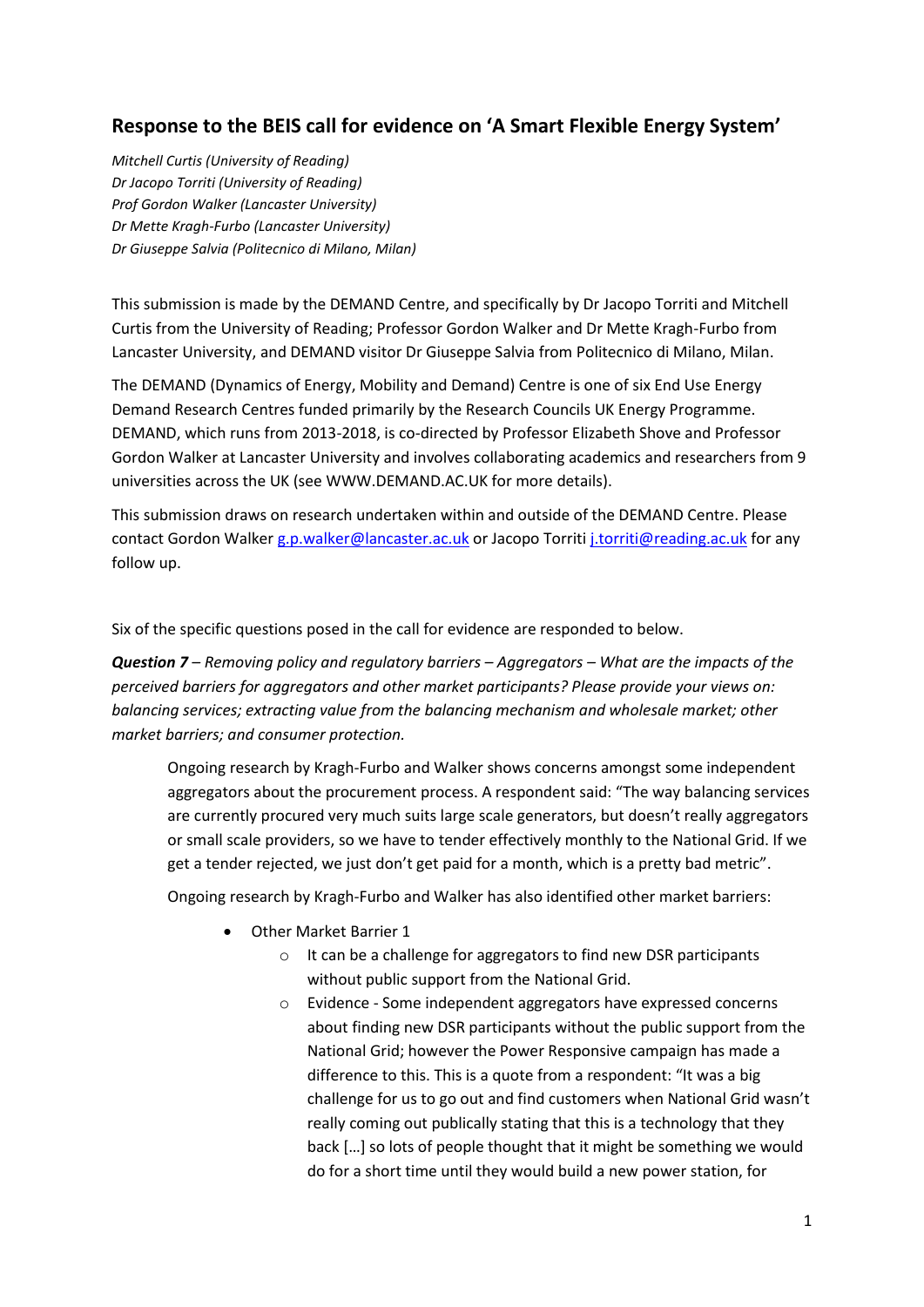example. So, the Power Responsive campaign has been a big boost". Another respondent said: "The fact that National Grid is providing their own description means that they [customers] know it's not just us that are saying this. It is really there. It exists".

- Other Market Barrier 2
	- o A new, more data-driven energy system will challenge current work practices within the National Grid
	- o Evidence Some independent aggregators have expressed concerns about the National Grid and its lack of readiness for a more, data-driven energy world. A respondent said: "There really is a paradigm shift that needs to happen with National Grid, which they are on their way to do, but there is still a long way to go, and that's from interacting with a world of huge tangible assets, so power stations that they can actually ring up and talk to, to really putting their faith in data. […] Getting them to put that faith in the data is a big step. […] but they are definitely being pushed towards a more, highly data-driven world and that's one example where they perhaps have been caught out by not planning for it".
- Other Market Barrier 3
	- o There is no differentiation between the types of assets.
	- o Evidence An independent aggregator has expressed concern about the lack of real differentiation between different types of assets: "There is no real differentiation between the types of response, for example, frequency response. I guess that was fine when you knew everyone was basically a coal generator giving you the same, but now that you got batteries and lots of different assets, all with slightly different characteristics, it would make more sense to move towards what we would call a paid for performance metric, where people with superior characteristics get rewarded. For example, we know our assets respond in 2 seconds, and we can reach that practical response, where most power stations react in 7-8 seconds. This is something which has been implemented in America, where it's really done well, new sources of flexibility".
- Other Market Barrier 4
	- o Concerns about how fast aggregators can scale due to customer concerns about aggregators being able to control customers' loads. An independent aggregator said: "If we tell them that we can switch their water pumps down, it's naturally met with a sort of conservation 'no thank you', and you really have to go on a long process of trialling it, proving it, trialling it on less critical infrastructure before you are then allowed to go through. That's one of the biggest constraints because it limits how fast we can scale".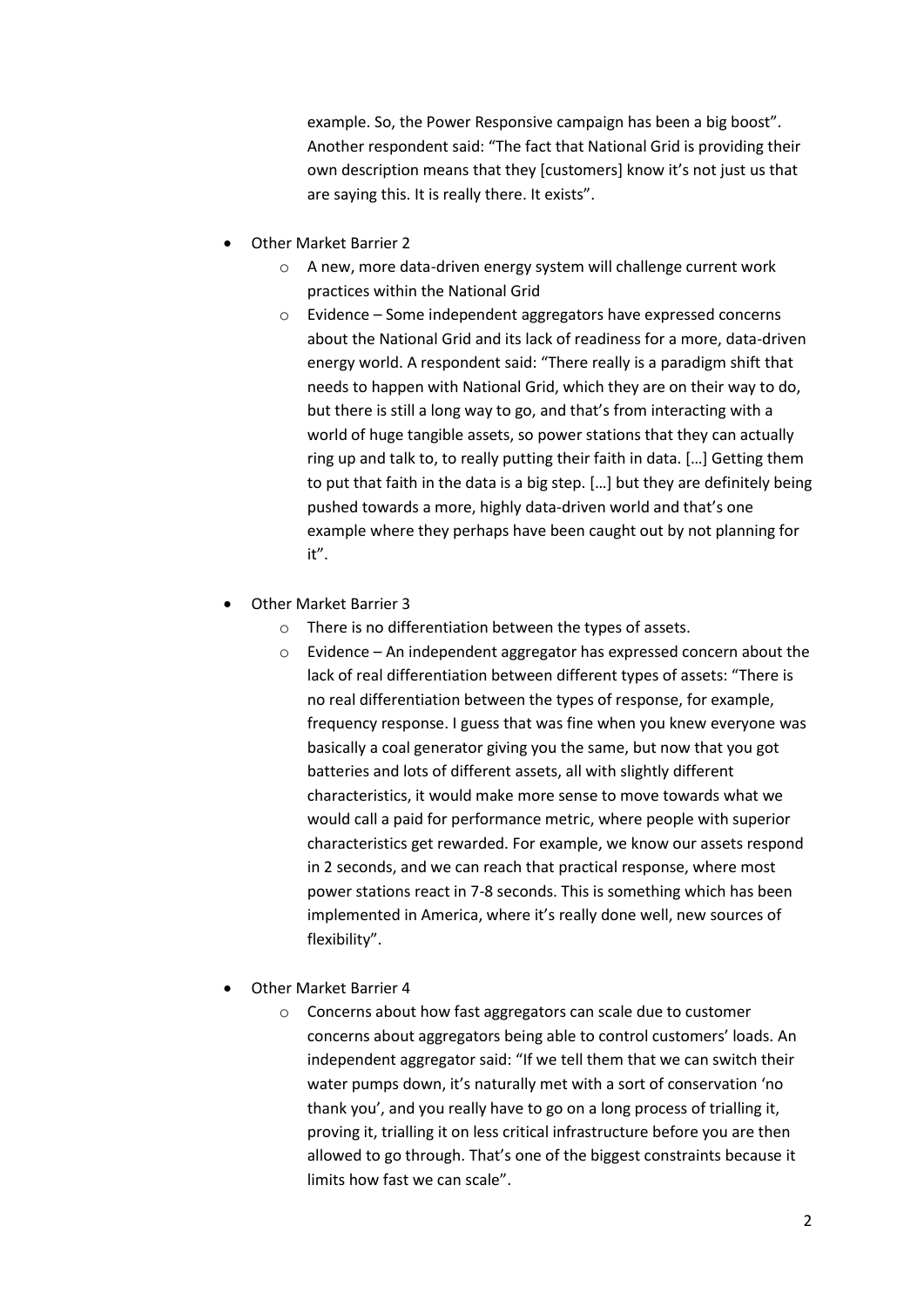## *Question 28 - Do you agree with the 4 principles for smart appliances set out above (interoperability, data privacy, grid security, energy consumption)?*

The four principles focus on the software of smart appliances, neglecting the implications related to the hardware. Reparability is recommended as an additional principle.

The inclusion of smart response will likely increase the technological complexity and with it the chances of malfunctions and technological obsolescence. The use of open standards may facilitate customization and upgrading over time. Knowledge, competences, tools and parts are needed to keep machines updated and in working conditions. However, these may not be sufficiently developed and available yet.

Several studies reported that the repair market and professionals have been in decline for decades in Europe and in US (McCollough 2009; Cooper 2010) for a number of reasons recently summarized by Cooper and Salvia (forthcoming), including repair cost being perceived too high by consumers, the frustration of long repair journeys, lack of spare parts, hardware design hindering upgradability and reparability.

The wider smart appliance system (both software and hardware) throughout the whole lifecycle of the device has to be taken into account in order to limit the risks for obsolete or malfunctioning machines which consumers are not willing or able to have repaired.

Past and ongoing investigation by Salvia and colleagues envisage the grassroots phenomenon of digital making as one (non exhaustive) promising enabler of the reparability principle, with benefits for environmental sustainability and circular economy strategies (Salvia and Cooper 2016; Salvia and Prendeville, forthcoming). Local communities for programming and manufacturing coalesced in 'makerspaces', which are laboratories of making globally spread, especially in the UK. These could represent distributed pools of knowledge and tools, which can contribute to keep smart appliances in good working order. Together with them also other grassroots and independent initiatives, such as Repair Cafes and Restart Project, are form of decentralized repair, which overcome the barriers and limits of centralized systems of repair (e.g. spare parts availability through manufacturers and high cost of professional repairers for small fixes).

## *Question 31: Are there any other barriers or risks to the uptake of smart appliances in addition to those already identified?*

The use of the epithet 'smart' and similar ones risks to be misleading for the consumer. Previous studies and consultations (van den Hoven 2012) reported that advertising devices as 'smart' tend to raise expectations and people may attribute to them higher levels of automation, efficiency, or intelligence than actually embedded.

The potential consequences are mainly twofold. First, consumers may over-estimate the savings that can be gained by subscribing to smart tariffs and buying smart appliances, or even spend them in more energy intense products and practices (as also proved by studies on rebound effects related to energy savings initiatives and polices). For instance, with the introduction of more energy efficient smart tariff and technologies, washing machines could be used more frequently or electric cars are driven for longer. As a consequence more energy is demanded throughout the day.

Second, as soon as consumers realize that their expectations of monetary saving and enhanced performance attached to a so-called 'smart' device and energy provision system are not met, confidence and trust may decrease. As a consequence people may drop out from the smart tariff scheme or attach meanings of unreliability and inefficacy to smart technology.

Therefore, naming and terms associated to flexible energy tariffs and compatible appliances have to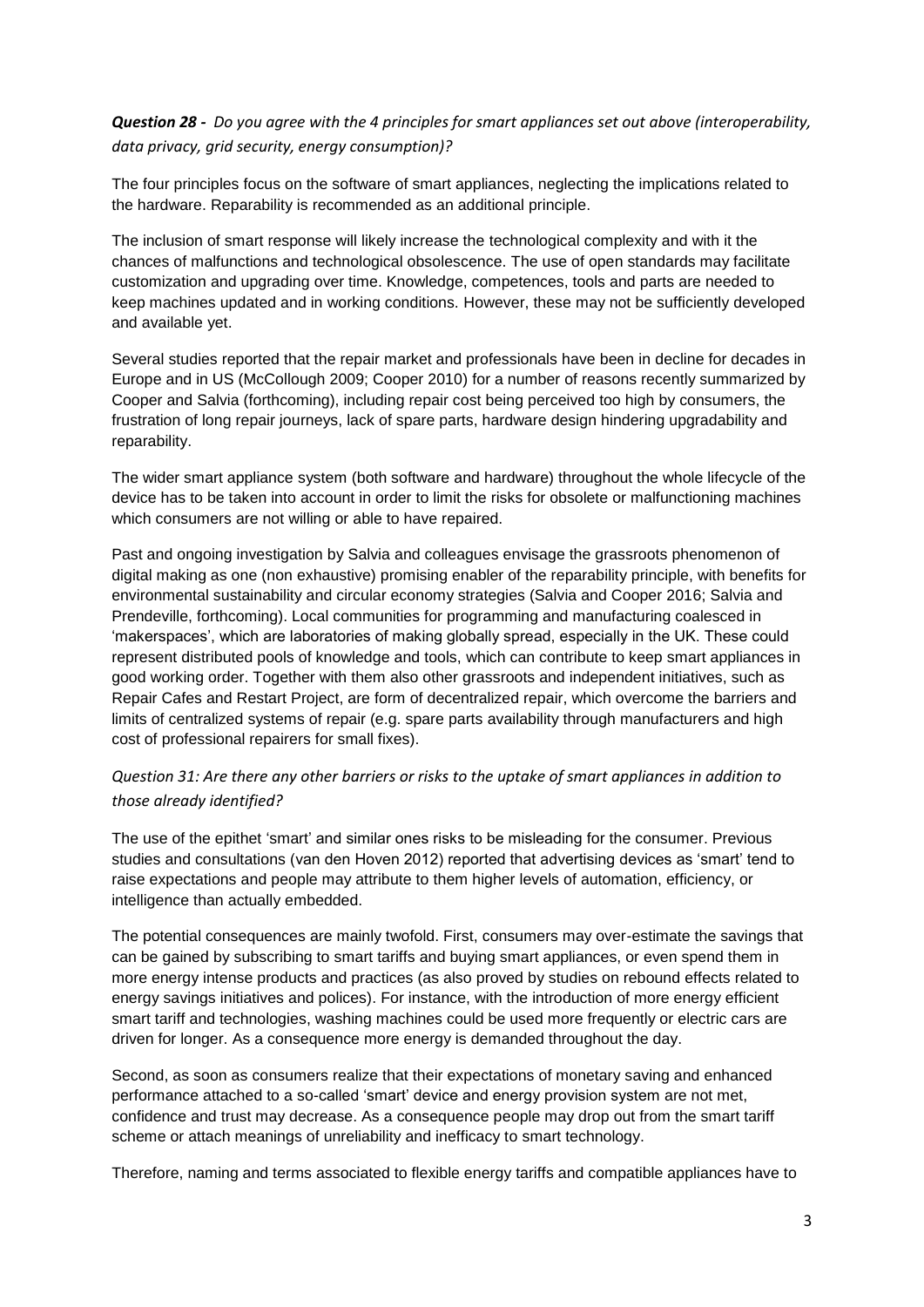be carefully selected and piloted first with consumers in order to anticipate unexpected interpretations and consequences.

*Question 32 - Are there any other options that we should be considering with regards to mitigating potential risks, in particular with relation to vulnerable consumers?*

Information provision may not be sufficient for engaging people in energy saving routines and optimal use of appliances.

Previous studies on repair of common domestic appliances for instance proved that the majority of people do not read instructions coming with products. Therefore they are not fully aware of how machines work, how to maintain them, how to cope with malfunctions (Salvia et al 2015).

Work on effective ways for consumer engagement are advocated, making the interaction with and appropriation of smart appliances meaningful for the consumer, otherwise improper use and maintenance can spread and dissatisfaction may emerge.

To this end, design may play a major role. Smart appliances can be designed with for effective interaction and use throughout the lifetime of the machine.

Examples include:

- the design of operative interfaces which make the machine working understandable to the user; automated response could be made visible rather than hidden as transparency and clarity could help the acceptance of novel products and systems at home; in fact, as also reported in scientific studies, domestic smart devices have been already criticized for being black-boxed, obscure for the consumer in the way they work.
- the design of product-service systems, which considers both hardware and servicing requirement of the appliance and energy provision system as a whole; hardware can be designed for disassembly, upgradability and reparability, ideally also by final consumers; services scenarios may include engagement of local communities and initiatives for making necessary resources available in a more timely and geographically distributed way.

*Question 36 - A system for the consumer - Consumer Engagement with DSR - Can you provide any evidence demonstrating how large non-domestic consumers currently find out about and provide DSR services?*

Analysis by Grünewald & Torriti (2013) of existing DSR in the UK based on data from a DSR aggregator provides evidence DSR usage by non-domestic consumer's. The analysis suggests that present demand response measures tend to utilise stand-by generation capacity in preference to load shifting based on over 80% of the aggregators non-domestic customers using stand-by generators for DSR.

*Question 37 - A system for the consumer - Consumer Engagement with DSR - Do you recognise the barriers we have identified to large non-domestic customers providing DSR? Can you provide evidence of additional barriers that we have not identified?*

The barriers described in Table 6 of the report provide a good summary of issues faced by non-domestic DSR customers. The additional barriers that could also be included are:

Additional Barrier 1: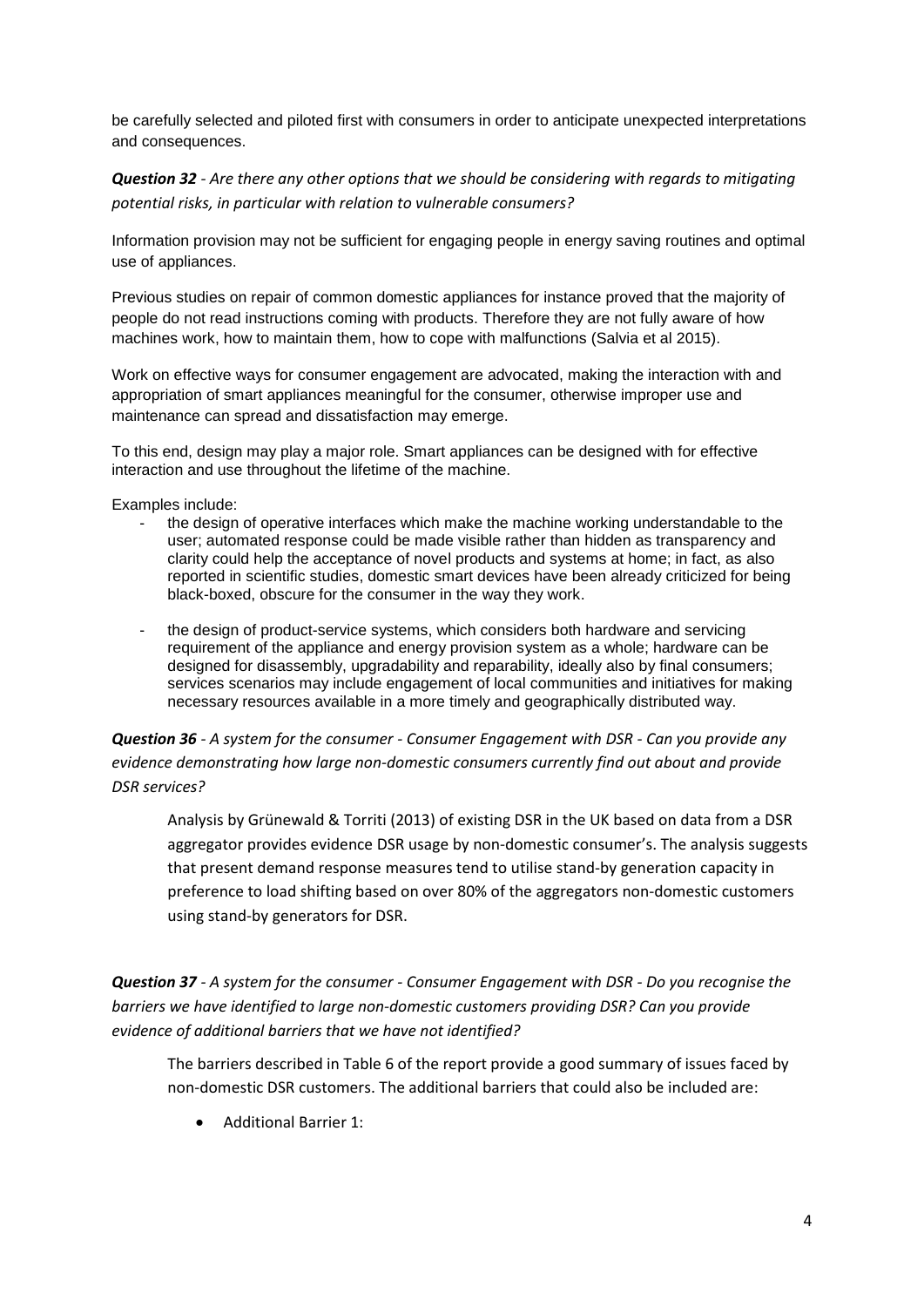- o Regulatory / Commercial –The on-going variable pricing of the STOR, FFR, CM(TA) programmes results in uncertainty of future DSR financial returns that discourages customer investment to enable DSR.
- o Evidence Specific examples of non-domestic customers rejecting DSR due to financial return uncertainty is difficult to obtain due to commercial sensitivity. However, research by Olsthoorn et al. (2015) on end-user industrial DSR participation highlights the high-ranking barriers of 'Future regulations not known', 'Electricity cost savings uncertain' and 'Additional investment costs'. These barriers indicate that uncertainty over financial returns is a key issue that could be preventing customer participation. This is further supported by research undertaken by Warren (2014) into demandside management policy in the UK that highlights this issue: '*If DSM is to play an important part of future UK energy policy, clarity, transparency and stability are essential determinants of success*.'
- Additional Barrier 2:
	- o Commercial Current DSR programme conditions exclude potential flexible loads that rely on shifting demand to off-peak times (e.g. pre-loading of cooling or heating systems).
	- $\circ$  Evidence The short response times of current DSR programmes (STOR < 20 minutes, FFR < 30 seconds) favour fast response DSR, like backup generators or turndown of motors and appliances. It however disadvantages DSR that is reliant on pre-loading. As outlined by Grünewald & Torriti (2013), more DSR could be made available if sufficient notification was allowed to enable preloading of cooling or heating systems to cover the event period.

*Question 37 - A system for the consumer - Consumer Engagement with DSR - Do you think that existing initiatives are the best way to engage large non-domestic consumers with DSR? If not, what else do you think we should be doing?* 

The list of barriers highlights that the current initiatives need improving to engage more non-domestic consumers. The following list provides additional actions that could be undertaken to improve uptake:

1. Create a DSR Specific Market

DSR should have its own energy policy and market to recognise that it exists on the demand side of the equation and therefore should not be wrapped into the current supply side focused policy/market. Clear differentiation will remove customer confusion and allow for specific market mechanisms to be developed for DSR and provide the necessary support for encouraging greater uptake by businesses (Torriti, 2015).

2. Increase DSR Contract Duration

Current DSR contracts have a typical duration of 1 or 2 years. This may discourage investment and engagement by businesses. If contracts for providing DSR services were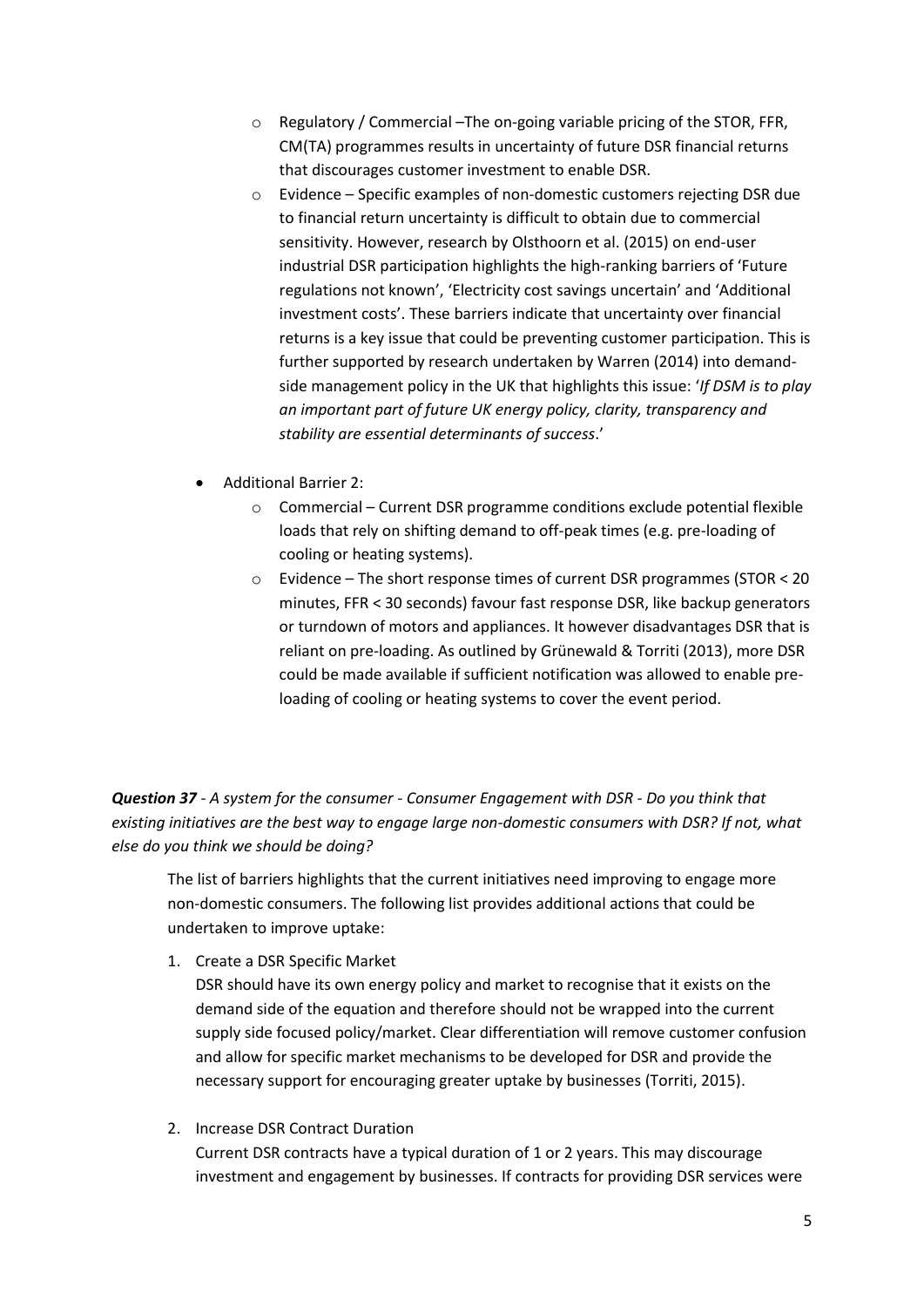extended to 4 or 5 years this may provide the necessary certainty to enable businesses to justify investment and provide sufficient time for the service to become normalised within standard business operations.

3. Recognise Environmental Benefits

DSR should be directly recognised for the environmental benefits it can offer through inclusion in current climate change schemes. It would need careful qualification of the benefits. Once established this may provide an additional reason for businesses to participate.

4. Enhance Smart Meter Policy

The current UK Smart Meter rollout could be enhanced to include the option of minute level usage reading in additional to the current half-hourly readings. This would then remove the current requirement and cost of having to install equipment to provide the necessary minute level readings required by current DSR programmes.

5. Encourage Open Standards

The OpenADR Standard aims to reduce the technology cost barriers for used DSR by including standardised control methods within electrical appliances (OpenADR, 2016). While it might not be feasible to force usage of OpenADR in all appliances, any policy changes that encourage its usage or a similar open standard will help lower implementation costs. Although, it is important to note that 'open' does not mean 'free'.